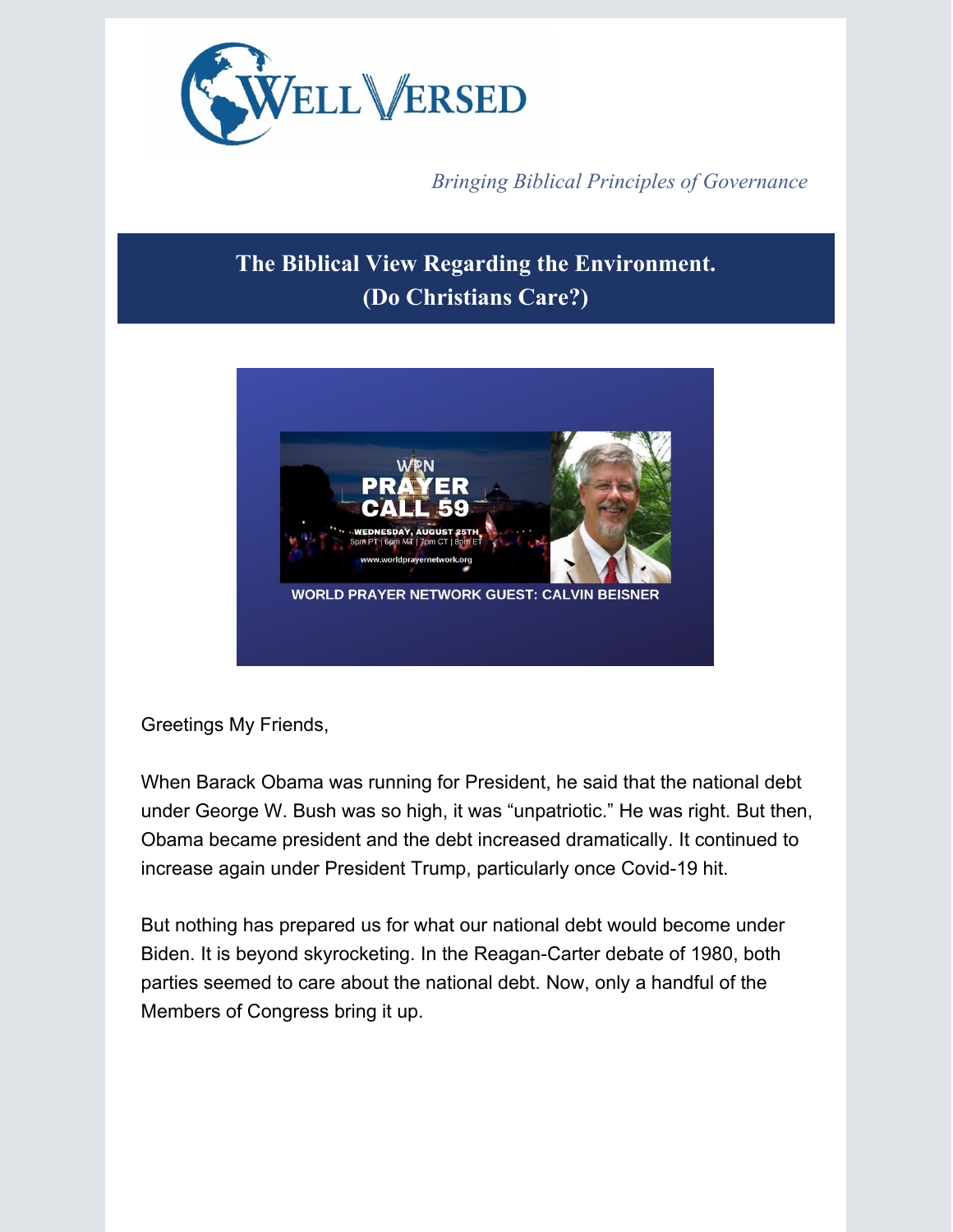

One of Biden's bizarre reasons for astronomically increasing our debt is – you guessed it – climate change. Bernie Sanders and AOC are having their way as Biden goes along with this massive increase in debt. A Scriptural principle is at stake: "Thou shalt not steal"…against future generations. But no one seems to care.

There is more. Another Biblical issue, "creation care" (caring for the world that God has given us) must be considered. What about the environment? What about climate change? What does *real* science say? But much more importantly, what does Scripture say about all this?



Calvin Beisner

Congressman Bob McEwen once told me that Dr. Calvin Beisner is the smartest man on climate change and the environment, understanding the issues, not merely scientifically, but theologically. After interviewing Calvin, I agree. See for yourself. This is going to be a video you may want to watch more than once. Then, you might want to send it to others.

**CLICK HERE to watch this enlightening [presentation](https://app.videosquirrel.app/watch/2003).**

**Bringing biblical principles of governance to government leaders …and to the people who elect them!**